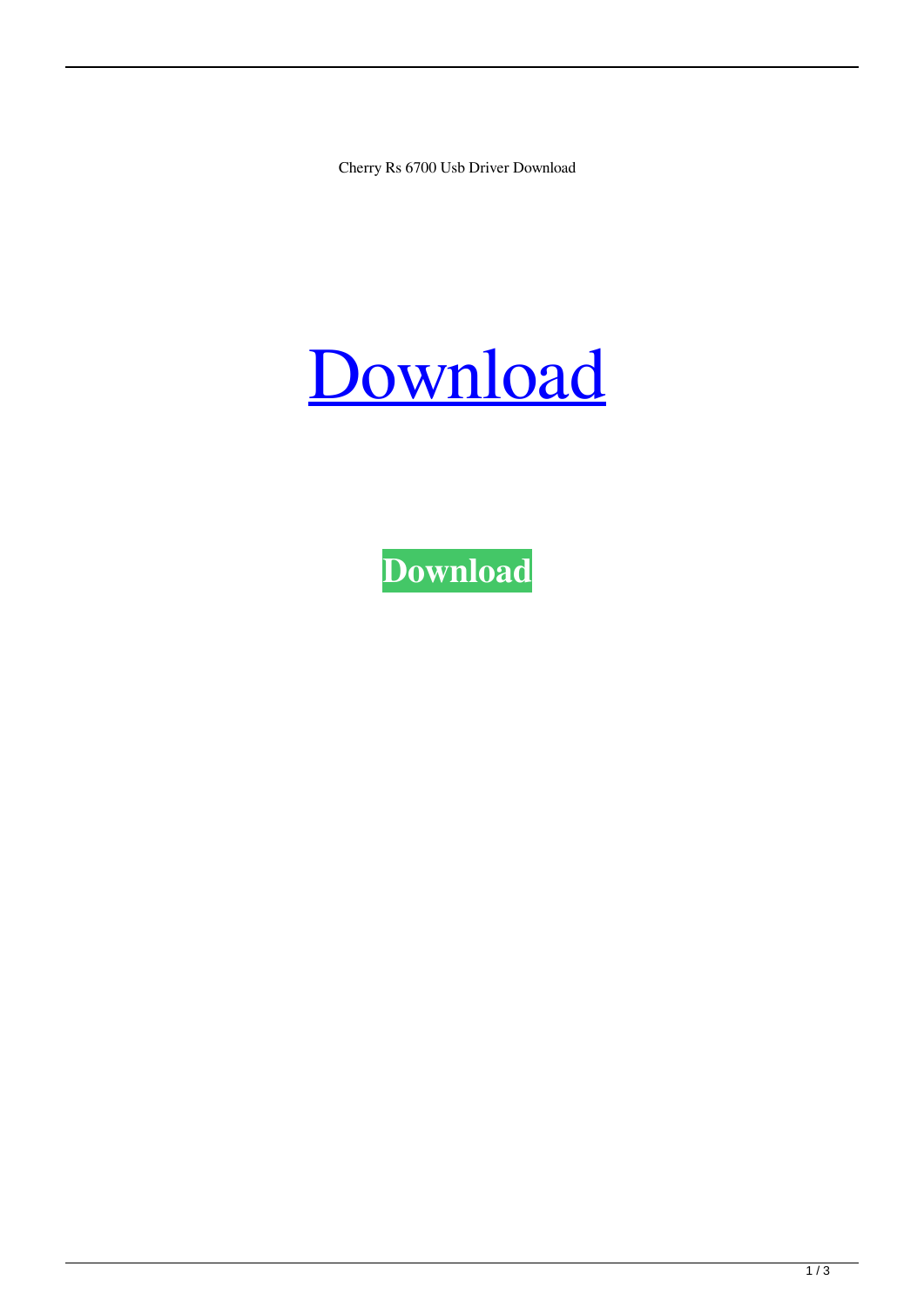but how do i enable it ?? there are quite a few different potential causes. I would suggest running a hardware test on the machine to see if that provides better clues. For the case of the sound, though, you might be able to load a module that provides the driver that the device uses. That would be one possibility. i have ubuntu 17.10. i have problems with drivers of a tvtuner device. sometimes i can view channels, sometime no ( only static ) fckdk: what TV tuner? dvico dvico fusion hd tv tuner pci 1 fckdk: should be working out of the box on 17.10 fckdk: or maybe you need the firmware Anyone having issues with their left-alt key in Ubuntu? I've tried with a new Acer Aspire Switch 10 SE which has an X230 instead of the usual X1 keyboard layout and had the same problem as I did on another machine with a Y460p. AltGr (Right Alt) works fine. Hello. I have a "raspberry pi" on my LAN with 4 static IPs assigned to it. How can I "remap" the NIC so that it gets a different IP from the router (so the router sees it as a different device) without moving it? fckdk: type in terminal> sudo modprobe bt878 then turn TV on and see if it will work